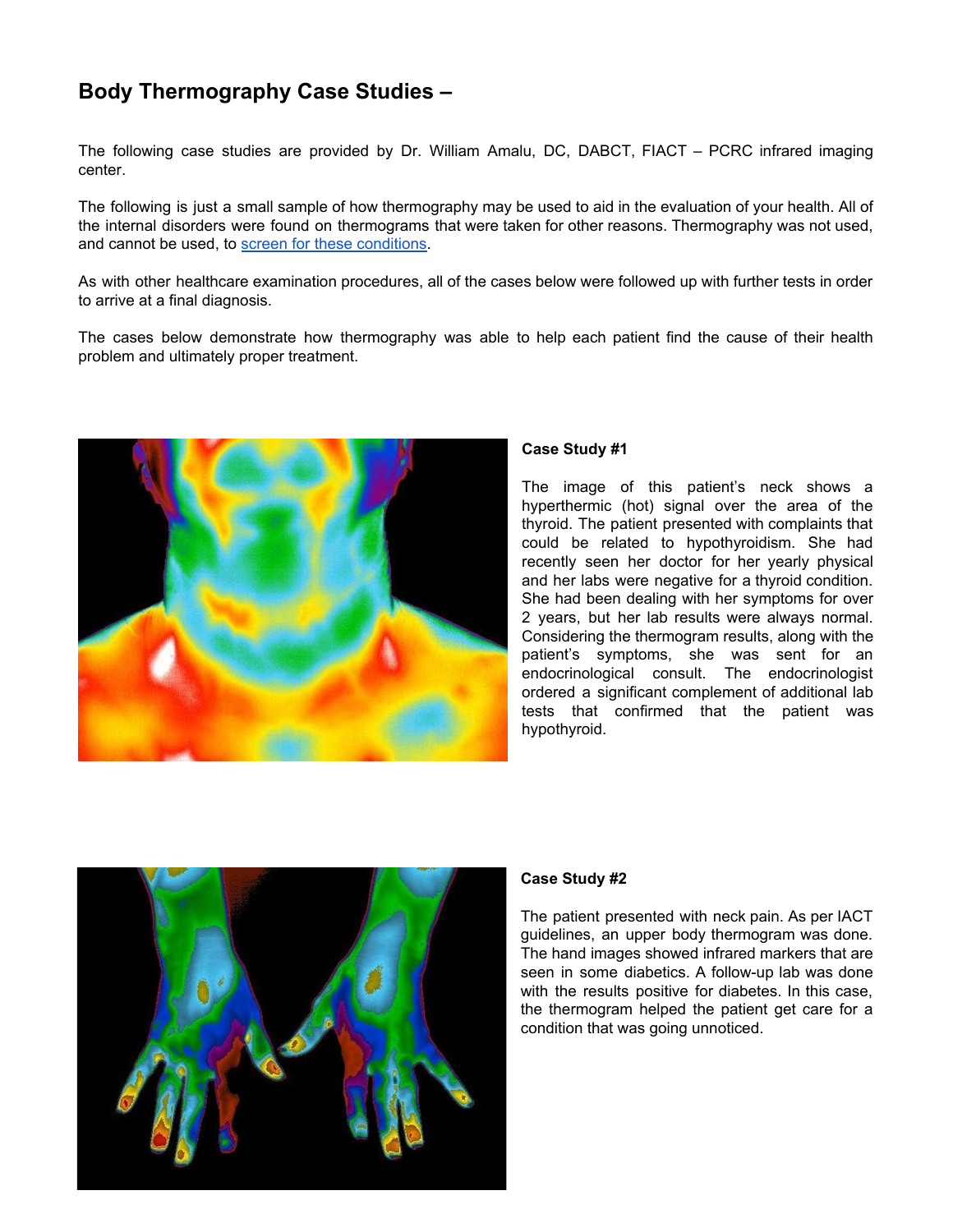

The patient presented with a history of low back pain radiating into the right leg. She had been undergoing physical therapy with only mild temporary relief. Her images showed infrared markers that suggested a possible disc compression of the nerve root at the L5/S1 level. The patient was sent for an MRI, which confirmed the diagnosis. The patient was finally able to get proper treatment for her condition.



#### **Case Study #4**

The patient presented with left thumb and shoulder pain due to falling on an outstretched hand. The infrared images of her hands showed thermal findings that suggested the possibility of median nerve pathology arising from the carpal tunnel. Follow-up tests confirmed that the patient had an early case of carpal tunnel syndrome. Rather than being treated incorrectly for an injury to the thumb, the patient was able to get proper care.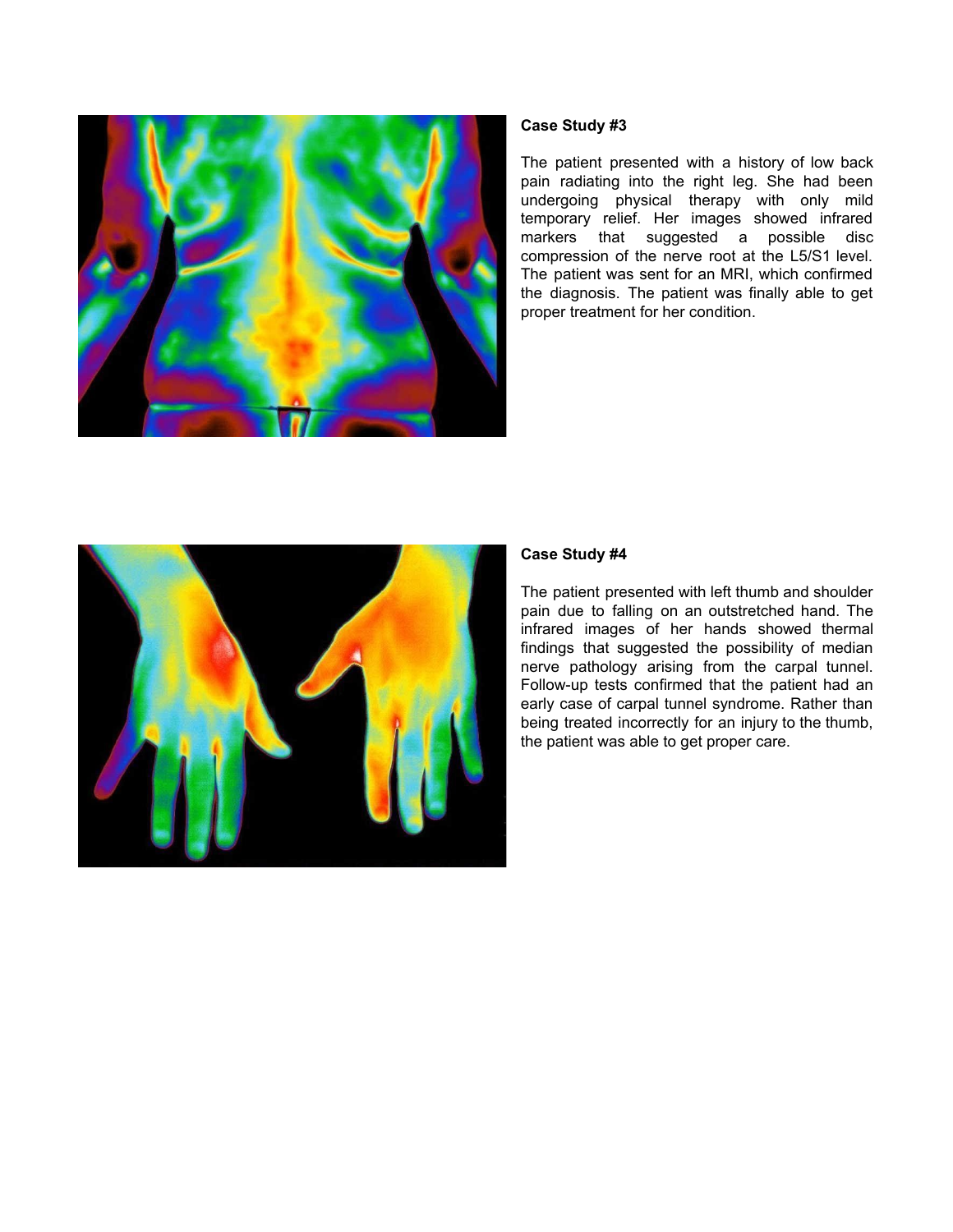

The patient in this case presented with neck and upper back pain. Her facial thermogram showed a display that suggested left sided dental inflammation and decreased blood flow in the terminal arteries of the left internal carotid artery. She was referred to her dentist who discovered an underlying infection. The patient was also sent for further imaging, which confirmed significant arteriosclerotic narrowing of the left internal carotid artery. In this case thermography acted as a risk marker for stroke. Since thermography was able to warn the patient of an increased risk of stroke, she was able to undergo surgery to remove the blockage in the artery.



## **Case Study #6**

The thermogram of this patient's knees demonstrate an obvious hyperthermic (hot) left knee. The patient had sustained an injury to the knee while skiing. She had been treated for a sprain with some relief, but the pain had not resolved long after the injury. The patient had just received an orthopedic follow-up exam with no change in her diagnosis. Since the thermogram showed a significant amount of residual inflammation, the patient was sent for an MRI. The MRI showed that the patient had a complete rupture of the anterior cruciate ligament.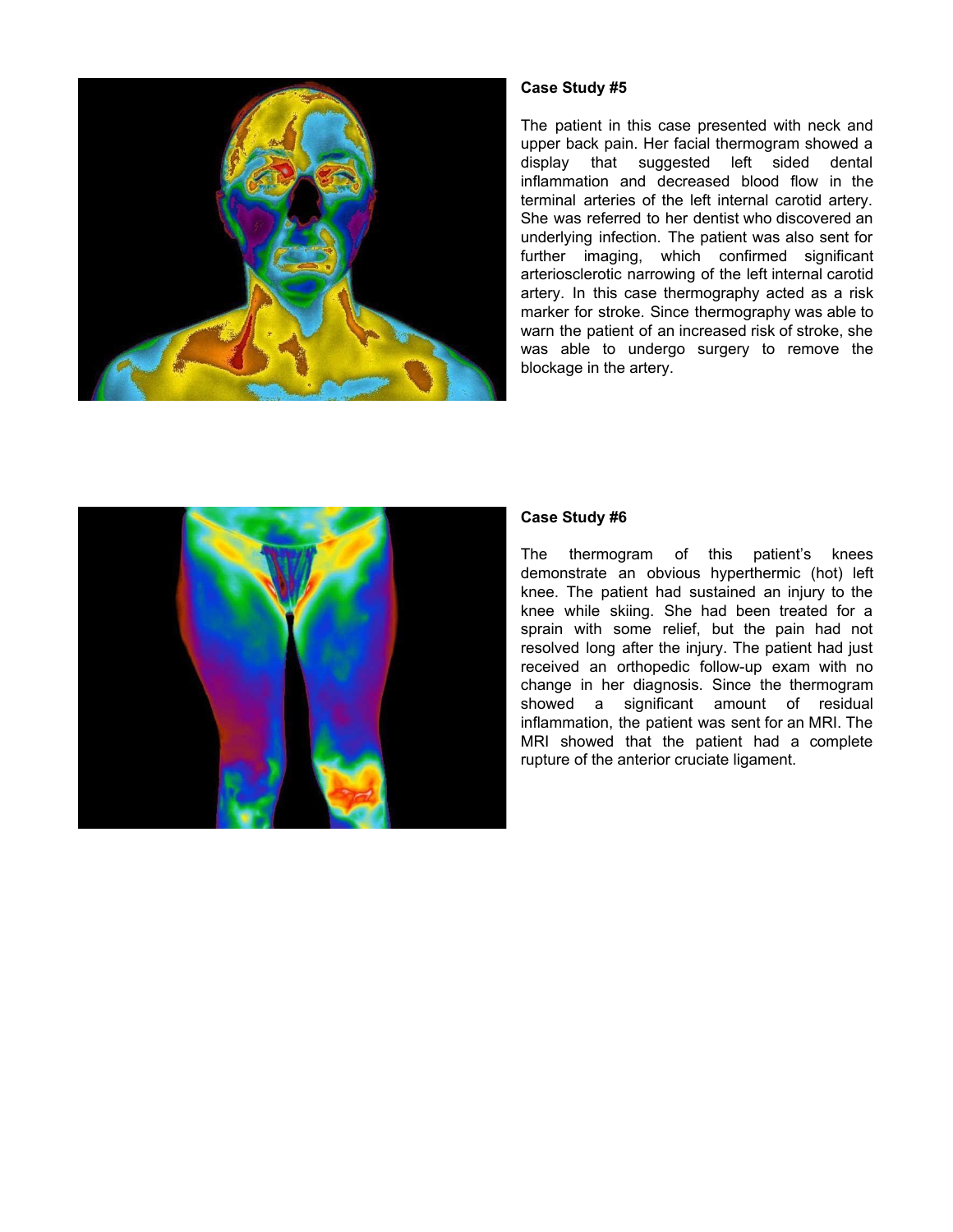

The patient in this case presented with chronic pain and tingling sensations isolated to the left lower leg. He had been treated conservatively for peripheral nerve entrapment with little to no changes in his symptoms. As per IACT guidelines, a lower body thermogram was performed. The thermogram showed a hypothermic (cold) distribution along the L4 and L5 thermatomes. This finding suggested that the problem existed at the spine. A follow-up MRI confirmed the spinal condition. The thermogram helped this patient to get the cause of his symptoms and the treatment he needed.



## **Case Study #8**

This thermogram shows an obvious hypothermia (cold) of the entire left arm. This patient had been experiencing chronic tingling and numbness. He had been diagnosed with a cervical spine neuropathy and had been undergoing physical therapy on and off with only mild temporary relief. The thermal findings were suggestive of a neurovascular problem likely arising from the thoracic outlet and not a cervical neuropathy. Upon further testing it was confirmed that the patient had thoracic outlet syndrome. With this new diagnosis the patient was able to get proper care.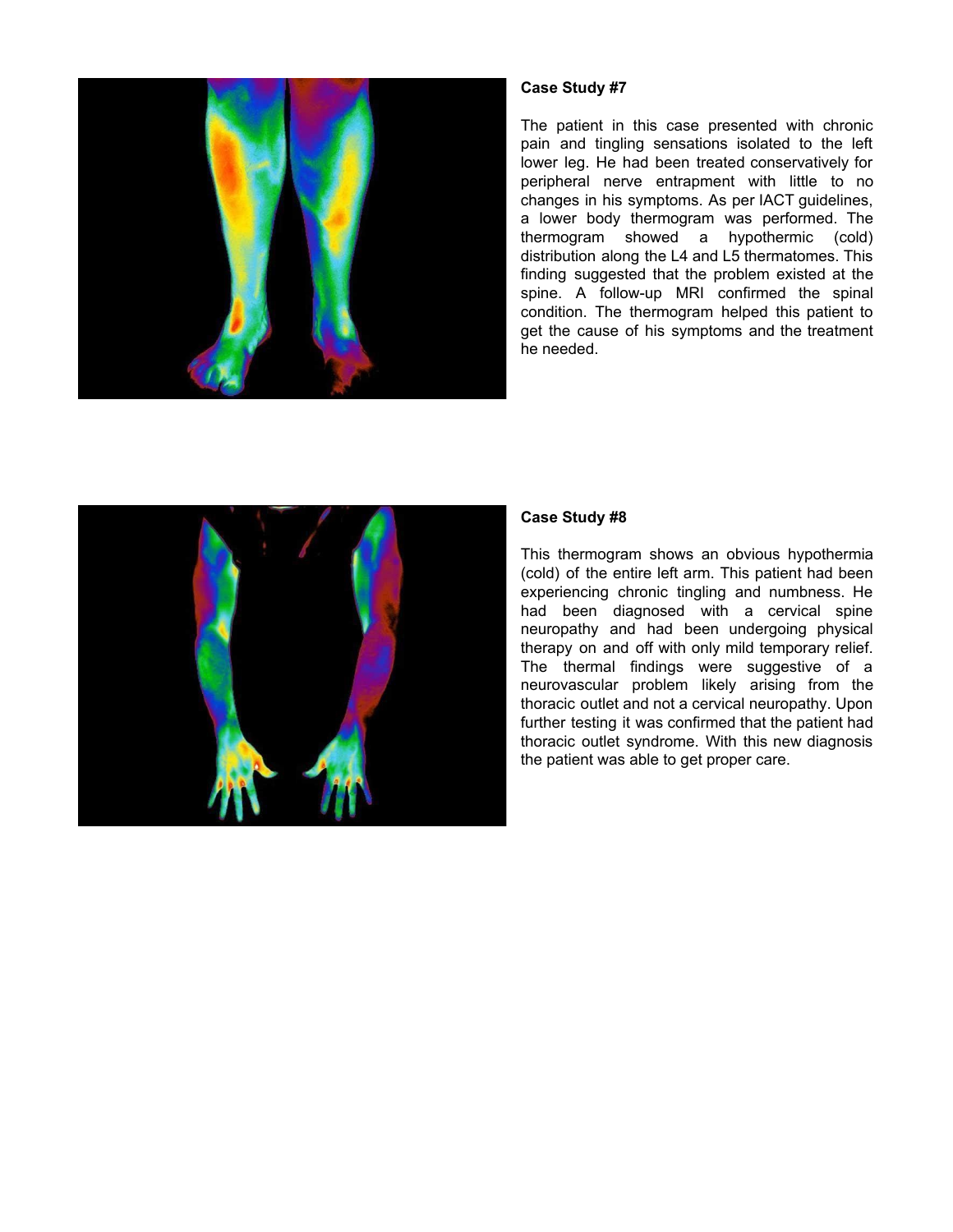

This patient's primary complaint was chronic right knee pain. She had seen her doctor and was referred for an orthopedic consult. A physical examination was performed along with x-rays. The orthopedist diagnosed her condition as osteoarthritis and recommended pain management as needed. Her thermogram shows a very focal area of hyperthermia (heat) directly over the medial aspect of her right knee. This area of inflammation is common with medial meniscus and/or medial collateral ligament damage. With this new information in-hand an MRI was ordered. The MRI confirmed the diagnosis as a torn medial meniscus.



## **Case Study #10**

This patient presented with pain in most of the joints in his hands. A physical examination suggested boney enlargement of both the proximal and distal interphalangeal joints (Bouchard's and Heberden's nodes). The thermogram demonstrates focal hyperthermic (hot) areas directly over these same joints (inflammation). X-rays were performed and confirmed the diagnosis as osteoarthritis.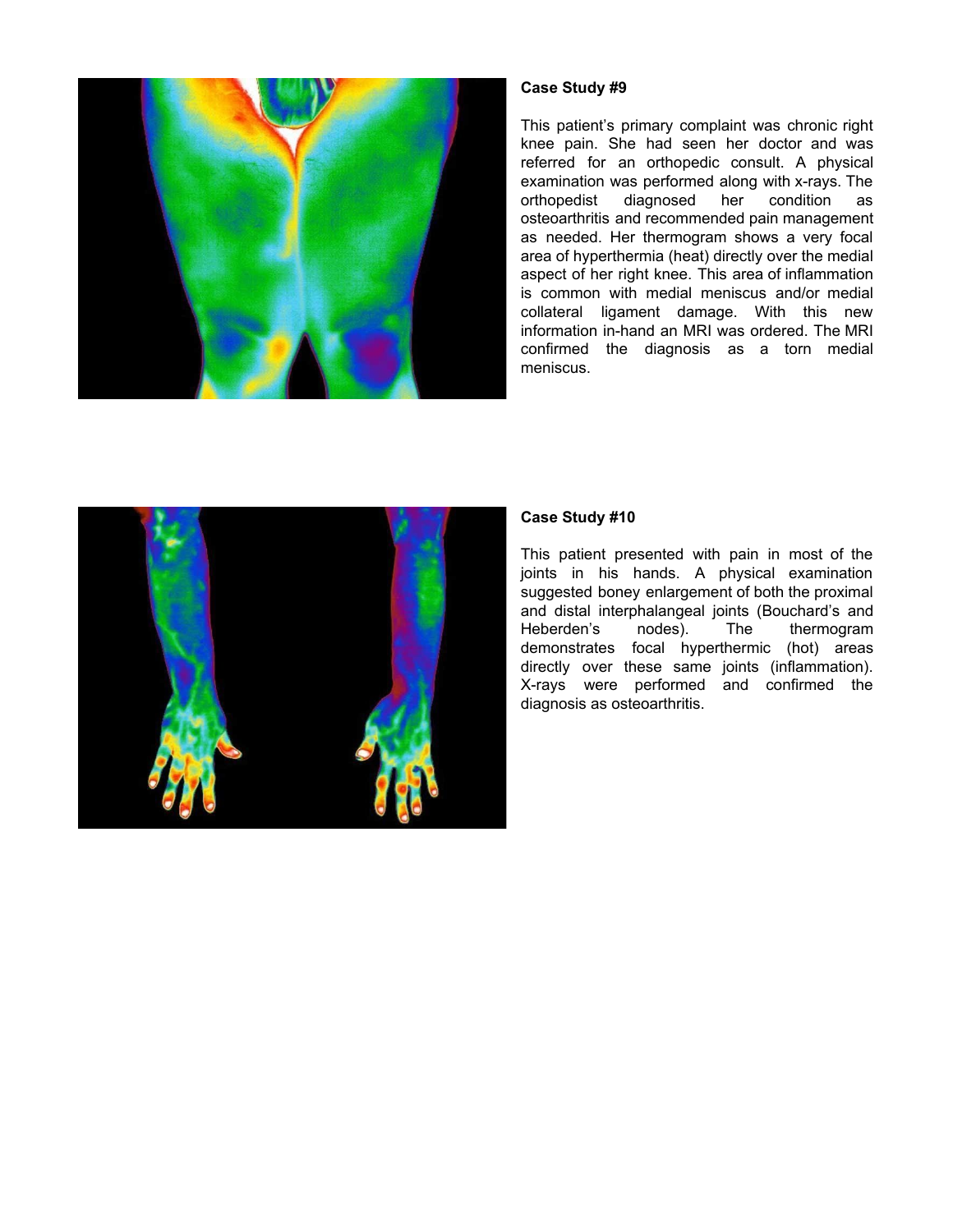

This patient presented with symptoms unrelated to what the thermogram is showing. For a separate health reason, the patient had previously undergone surgery to sever the sympathetic nerves leading out to the right neck, shoulder, and upper arm region. The thermogram demonstrates very clearly the sympathetic nervous system's control over the blood circulation to the area. Without the sympathetic nervous system's control over the circulation, the blood vessels remain fully open creating the hot red area seen on the thermogram. Notice the incredibly precise region of control extending from the nerves severed along the spine.



#### **Case Study #12**

The patient's primary complaint was pain in both knees and ankles. As an avid long-distance runner, the patient felt that his symptoms were simply a result of too much running. The thermogram showed perfect correlation with his symptoms – hyperthermia (hot) over both knees and ankles (inflammation). However, these thermal findings are not what are usually seen in injuries to long-distance runners. These thermal markers are more commonly seen in arthritis. As such, the patient was sent for lab testing. The lab results confirmed the diagnosis of rheumatoid arthritis.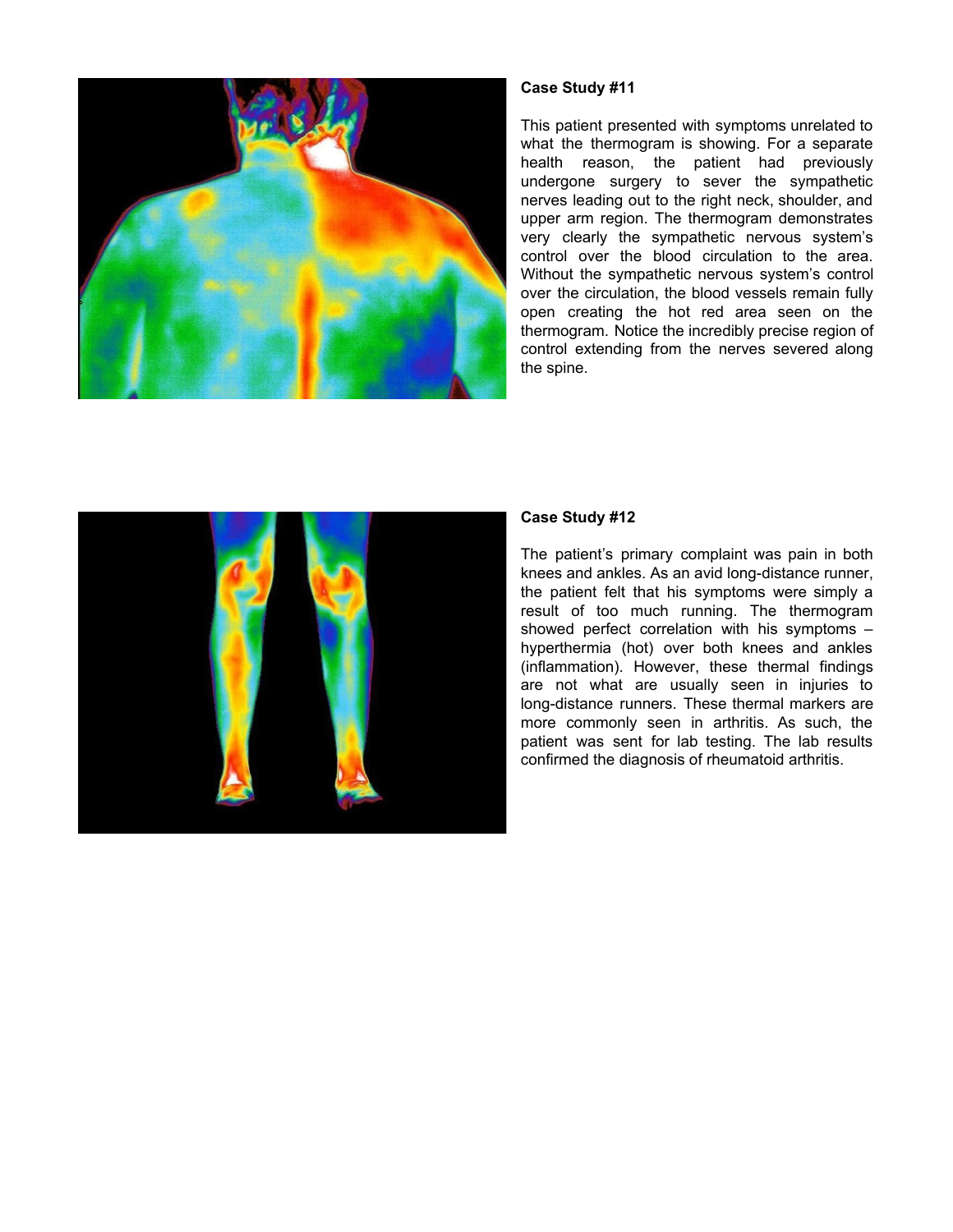

The patient initially complained of pain in the dorsal and plantar aspect of both feet and toes. As a collegiate level competitive runner, his presenting diagnosis was repetitive strain. He was placed on restricted training and treatment with physical therapy. Before being released back to full training and competition, the patient was sent for a thermogram. The thermogram here demonstrates a hyperthermic area (heat–inflammation) in both feet over the original areas of complaint. The image was invaluable in alerting the training and healthcare staff to the residual inflammation; and thus, incomplete healing of the patient's injury. Without this information the athlete would have been placed back on the track prematurely with the possibility of causing severe injury.



#### **Case Study #14**:

As a professional baseball player, this patient was being treated for a right shoulder impingement syndrome. After undergoing weeks of treatment with little to no improvement he was sent for a thermogram. The image shows focal areas of hyperthermia (heat) over the right rotator cuff. This thermal marker is commonly seen with myofascial pain and dysfunction syndrome (MPDS). A clinical exam correlated the findings and confirmed the diagnosis as MPDS. Within a week of treatment, the patient's pain had significantly decreased along with a return of full range of motion in the shoulder. Thermography was instrumental in helping this patient find the cause of his condition.